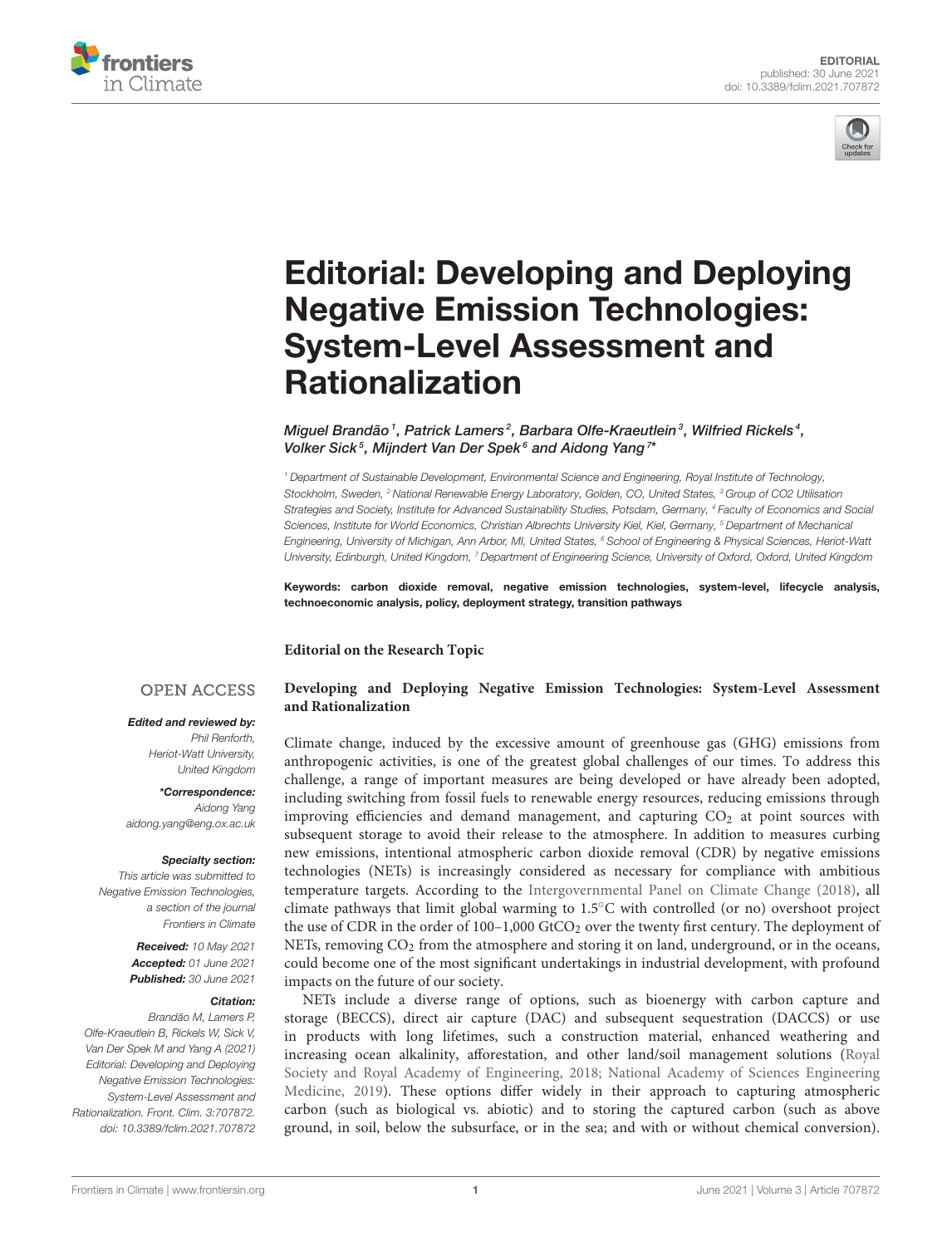Complementary to the technical research and development of these schemes through experimental and pilot explorations, there is emerging research on important system aspects, such as the overall technoeconomic, environmental and social viability of individual NETs, policy requirements, potential synergies and conflicts with other climate actions (such as emission reduction), strategies for deploying NETs (where and when), and the integration of NETs and the associated industries with the wider economy.

Focusing on these systems issues, this Research Topic aimed to promote research and discussion on systematic approaches to the future deployment of NETs. At present, such approaches are particularly relevant for assessing their feasibility at the national level. Through examining the long-term low GHG emission development strategies from 16 countries plus one from the EU, [Thoni et al.](https://doi.org/10.3389/fclim.2020.590305) report the broad recognition of the role of NETs. However, their work show that existing feasibility assessments have mostly focused on technical and biophysical perspectives and lack social and cultural considerations. The authors highlight the need for further assessing pathways involving NETs to reflect upon challenges beyond climate mitigation, including socioeconomic goals. They argue that the outcome of more holistic feasibility assessments would be highly desirable to underpin the viability of NETs, especially when they are included in integrated assessment models (IAMs) and related trajectories for long-term climate mitigation and adaptation scenarios.

Focusing on UK land use and agriculture, [Reay](https://doi.org/10.3389/fclim.2020.00004) echoes the importance of carefully considering and taking actions along multiple perspectives, such as governance, finance, skills and society, in addition to research and development, in order to avoid pitfalls of NETs and other net zero initiatives caused by the lack of concerted and inclusive measures. [Field](https://doi.org/10.3389/fclim.2021.603239) also addresses bio-based systems and revisits the notion of "additional carbon," calling for increased attention to the difference between alternative carbon abatement systems with respect to carbon additionality, with more reliable accounting of ecosystem atmosphere exchanges to complement existing approaches, such as LCA and supply-chain assessment.

Addressing the interplay between NETs and power generation, the work by [Lehtveer and Emanuelsson](https://doi.org/10.3389/fclim.2021.647276) on comparing BECCS and DACCS shows that, although DACCS has a higher levelized cost for carbon capture, its greater flexibility may lead to a lower total system (carbon removal  $+$  power generation) cost if NETs were to integrate with a power sector dominated by variable and intermittent renewables which would favor flexible demand. This study offers a concrete example illustrating the importance

# **REFERENCES**

- <span id="page-1-0"></span>Intergovernmental Panel on Climate Change (2018). Global Warming of 1.5◦C. An IPCC Special Report on the Impacts of Global Warming of 1.5◦C Above Pre-Industrial Levels and Related Global Greenhouse Gas Emission Pathways, in the Context of Strengthening the Global Response to the Threat of Climate Change.
- <span id="page-1-2"></span>National Academy of Sciences Engineering and Medicine (2019). Negative Emissions Technologies and Reliable Sequestration. Washington, DC: National Academies Press.

of integrative thinking between the deployment of NETs and other sectors.

Despite their potential importance, technology-readiness levels of some and total deployment levels of all NETs are still low, with a gradual deployment process yet to unfold along with other technological and socioeconomic transitions. Therefore, understanding the possible trajectories of co-evaluation with other sectors may provide important insights about the future of NETs. In this respect, the LCA study by [Rosental et al.](https://doi.org/10.3389/fclim.2020.586199) on carbon capture (including DAC) and utilization (CCU) shows that the reduction of negative environmental impacts of producing largevolume organic chemicals from captured carbon to a large extent depends on the progression in the sustainability of resource extraction, processing and recycling of materials (e.g., steel, aluminum and concrete) that form the technical infrastructure for CCU. In a separate discussion, [Hastings and Smith](https://doi.org/10.3389/fclim.2020.601778) argue that achieving net zero emissions would benefit significantly from the knowledge, skills, and assets of the oil and gas industry, and that seeking to play an active role in the deployment of NETs could in turn contribute to transforming the sector, which itself is facing an enormous challenge of transitioning to a sustainable future [\(Wilkinson et al., 2021\)](#page-1-3).

In summary, the articles in this Research Topic are offering a valuable starting point for advocating and developing systematic approaches to the future progression of NETs. This is deemed to be part of a greater societal transition, where interactions between different perspectives and sectors will increasingly require robust system-level assessment and rationalization. We envisage that contributions will be particularly valued from future work focusing on the assessment of spatial and temporal deployment strategies, understanding of synergies and tradeoffs, development of tools to support inclusive decisions, and regional case studies that harness interdisciplinary strengths. Furthermore, research in these areas needs to be facilitated by the progress in LCA and technoeconomic assessment tools and standards to enable sound choices of boundary conditions and data, as these are essential for achieving rigorous, consistent and transparent results when assessing various NET or CDR schemes [\(Sick et al., 2020;](#page-1-4) [Wilcox et al.,](#page-1-5) [2021\)](#page-1-5).

# AUTHOR CONTRIBUTIONS

All authors listed have made a substantial, direct and intellectual contribution to the work, and approved it for publication.

<span id="page-1-1"></span>Royal Society and Royal Academy of Engineering (2018). Greenhouse Gas Removal. Sick, V., Armstrong, K., Cooney, G., Cremonese, L., Eggleston, A., Faber,

- <span id="page-1-4"></span>G., et al. (2020). The need for and path to harmonized life cycle assessment and techno-economic assessment for carbon dioxide capture and utilization. Energy Technol. [8:1901034. doi: 10.1002/ente.20190](https://doi.org/10.1002/ente.201901034) 1034
- <span id="page-1-5"></span>Wilcox, J., Kolosz, B., and Freeman, J. (2021). CDR Primer.
- <span id="page-1-3"></span>Wilkinson, M., Pritchard, C., Darton, R., Yang, A., Foxley, D., and Tuzun, U. (2021). Taking aim. Chem. Eng. 959, 29–32.